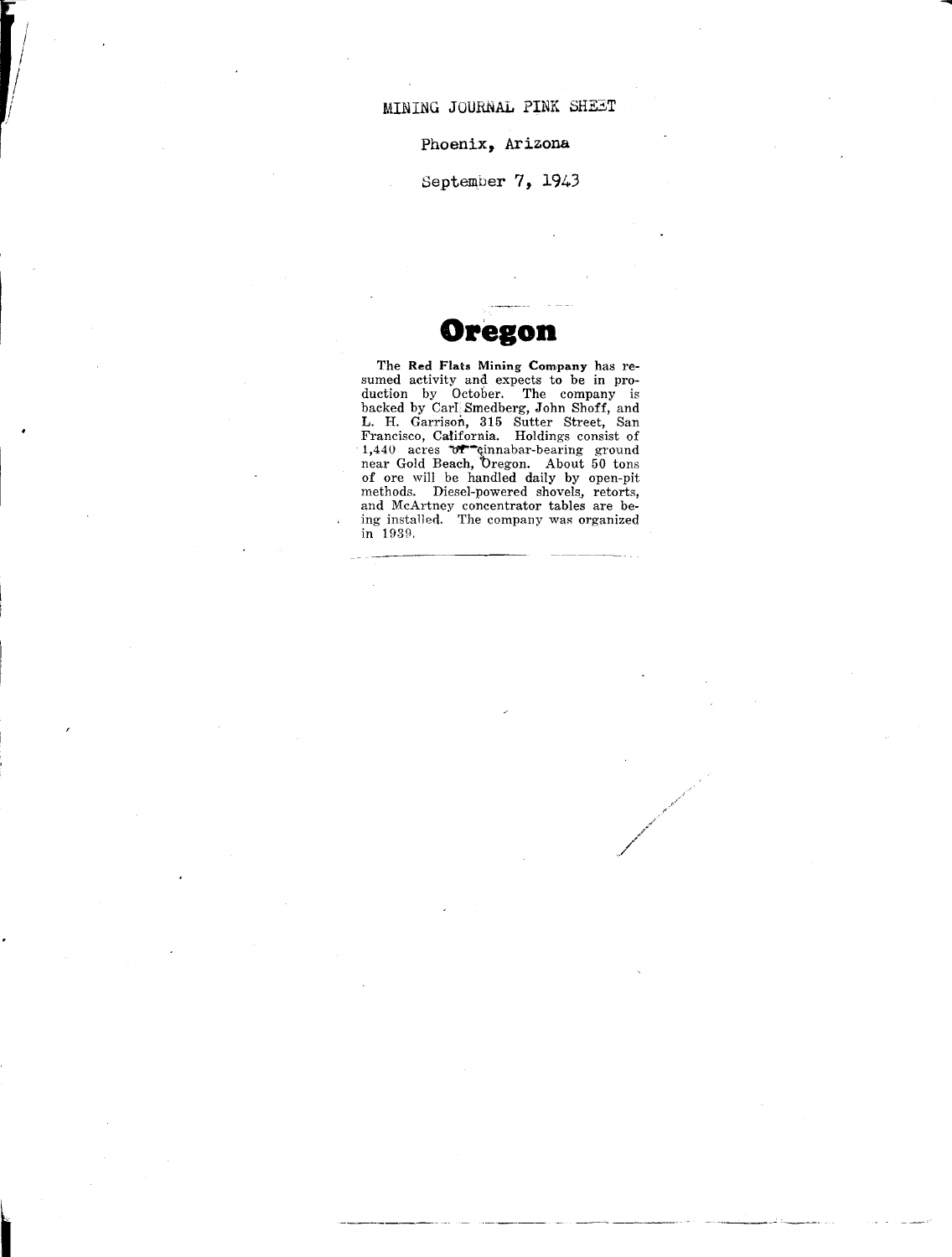

# **Cal Nickel joining race** to develop cobalt mine

**By RICK HOWELL** Correspondent, The Oregonian

CRESCENT CITY, Calif. - California Nickel Corp. near Gasquet, Calif., has joined the race of competitors hoping for an Air Force award for cobalt mine development.

"The Gasquet Mountain Project is among a handful of competitors for this Air Force Award," said Cal Nickel spokeswoman Cindy Stockly.

The Air Force will select by April 30 "at least two sites for the construction of demonstration plants," said Stockly. Although the Air Force will provide a market for the cobalt, the companies must finance construction of their own plants.

The government will evaluate the product and operation of demonstration plants before selecting one full-scale mine where it will purchase its cobalt.

Stockly is optimistic of the project's chances of winning the award. "We believe financial and technical considerations will strongly favor the Gasquet Mountain Project," she said.

The corporation's intent to mine cobalt, nickel, chromite and magnesium oxide give it "an inherent financial advantage over those which produce only cobalt," she said.

"That financial advantage is further increased by Cal Nickel's innovative, high technology processing system," Stockly said.

**Associated Press** 

n. Labor

The demonstration plant, she said, will provide Cal Nickel a "more precise engineering design as we scale up to a larger facility. Also, "It will produce metals. that can be qualified by defense and aerospace users." \*

She said the \$5 million demonstration plant would provide 30 jobs and further documentation of environmental impacts.

The initial environmental impact statement for the mine from the U.S. Forest Service and Del Norte County in California was attacked by environmentalists and various government agencies for being incomplete.

Stockly said opposition persists "among a minority" of citizens of this area" and added that "the issues" raised by them are environmental in nature, and the company is striving in good faith to answer all legitimate concern."

California Nickel is planning a \$300 million operation to mine 2,700 acres of an 8,000-acre site for strategic metals.

The 20-year operation would employ about 540 persons, mostly from Crescent City, Calif., to Brookings, Ore., and pay about \$3 million in property taxes annually.

The company has spent more than \$16 million for exploration, environmental and engineering studies, and process development since 1977, it said.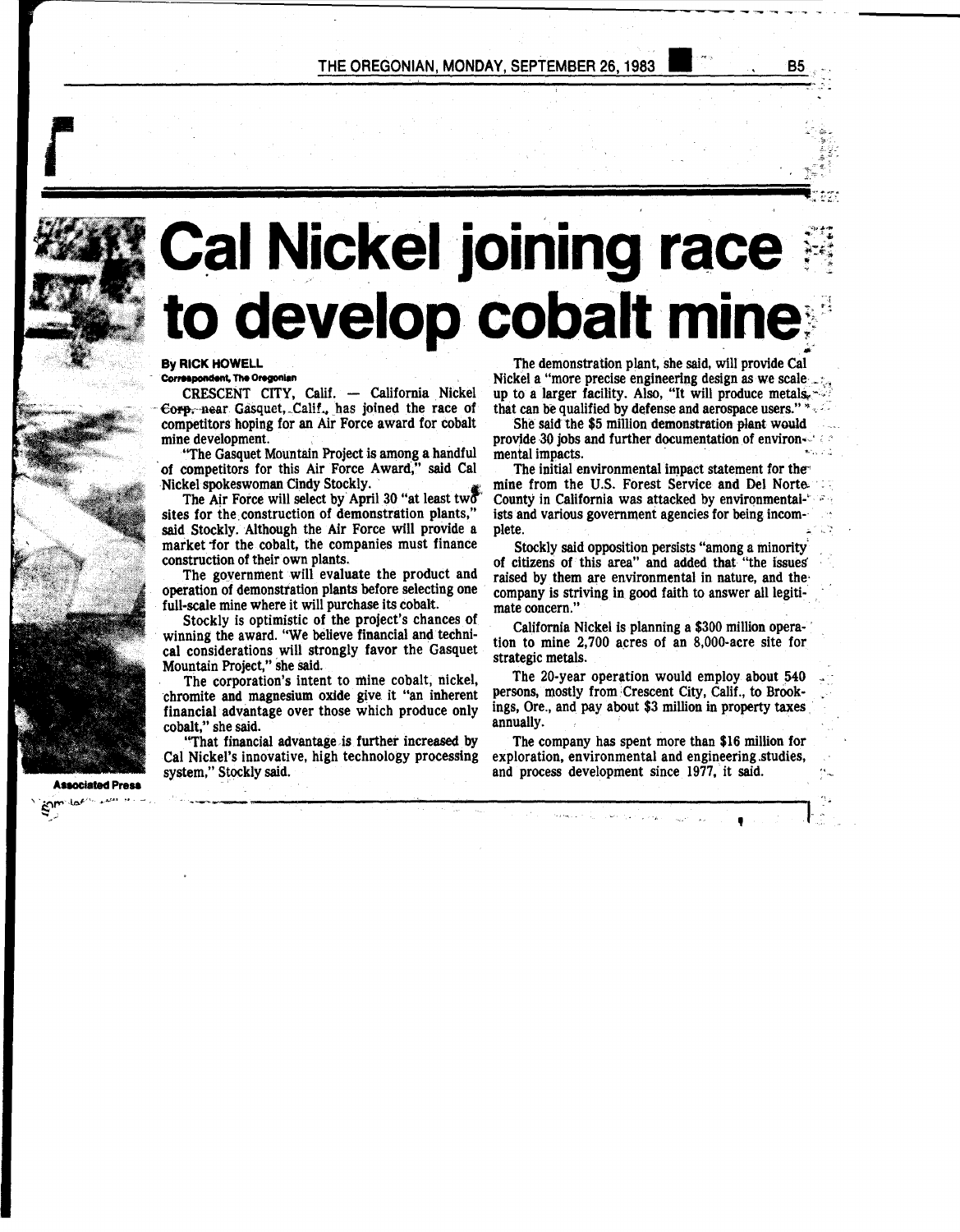NOVEMBER 12. 1975

# Albany team draws nickel from low-grade ore

#### **THE ANDREW MERSHOM** of The Greenwice shift

ALBANY - The U.S. Bureau of Mines' metallurgical research center here has developed a process for the extraction of nickel from low-grade ores. Research Director Rollien (Ray) Wells believes the process could revolutionize the industry, reduce the U.S. balance of navments deficit and cut energy consumption in nickel production from "hundreds of kilowatts per pound of metal" to two.

The process, which has no name, has been covered under several patents filed by the bureau.

It involves chemical processing of pres down to one-half of 1 per cent nickel and produces as an end product the purest metal available in the industry, along with byproducts of pure copper and/or cobalt.

The big breakthrough, the bureau said, was in low-temperature roasting of the ore in the presence of carbon monaxide. Most production of nicketutilizes heat of up to 1.600 degrees Celsius; the Albany process roasts the ore at no more than 600 degrees.

Through a series of ion exchanges, the metallic nickel, conner and cobalt ends up in a petroleum-hased solvent solution, from which they are electrostatically extracted.

The solvents are recycled, and losses in processing by evaporation, are minimal, the bureau said.

Oregon has the only commercial nickel production facility in the United States at Riddle, where the Hanna Mining Co. makes ferronickel for the steel industry.

Richard E. Siamens, the principal scientist working on the nickel arolect.

said the only waste produced by the process is "essentially the same dirt that was mined. It is just returned to the



#### Staff Photo By DAVID FALCOMER

NICKEL PLANT - Bureau of Mines scientist Richard Siemens checks electrowinning tank which is and of new nickel processing system developed by Albany laboratory. Albany propess allows use of fow-practages. dramatically cuts power resultoment, and produces highest-anade metal.

ground as fill, minus the metals we recover."

So far, interest in the process has been limited to two Canadian companies that are prospecting in Southern Oregon and Northern California. Wells said.

"We have known for years that there was this low-grade ore down there: what we didn't know, until they started trenching, was the extent of the deposits." Wells believes there is sufficient reserve in the area now to justify building a processing plant based on the a byproduct. laboratory work.

ying the bureau's preliminary figures to million to 150 million tons of 1.3 per come up with an economic analysis, but in Albany they believe the process will. be economically feasible down to at will handle that ore economically. least per cent ore.

Hanna is working over at Wickel Mountain near Riddle that range from 1.2 to 1.4 per cent, and are using discher grades to bring the mix being fed into the plant no to 1.5 per cent.

U.S. consumption of nickel, necording to Siemens, is about 165,000 tons per vear. 20 per cent of enhich must be imported. Hanna production is about-13,000 tons per vear of forrounded: another 30,000 tons is produced from serap reclamation plants, and chooser refineries get about 500 tons per year as

The Canadians have uncovered An eastern consulting firm is stud- \* reserves estimated by the Bureau at 100 eent ore. "We're almost positive this promoun Wells said.

Recovery of Nickel and Cobalt from Low-Grade Domestic **Laterites** 

R. E. Siemens, P. C. Good, and W. A. Stickney. Bureau of Mines, Albany, Oregon. Albany Metallurgy Research Center. Mar 75. 19p BuMines-RI-8027 PB-241 218/7WN > PC\$3.25/MF\$2.25

A process is being developed by the Bureau of Mines to selectively recover nickel and cobalt from low-grade domestic laterities. In laboratory evaluation of the process, the oxides in the laterite were selectively reduced with carbon monoxide at temperatures from 350 to 600C. For material containing more than about 5 percent magnesia, pyrite additions or post reduction heat treatments were necessary to achieve satisfactory nickel and cobalt extraction for this range of reduction temperatures. Multistage leaching of the reduced material at ambient temperature and pressure in the presence of oxygen, ammonium sulfate, and ammonium hydroxide extracted up to 92 and 87 percent of the contained nickel and cobalt, respectively. The nickel was selectively recovered from the leach solution by solvent extraction and was then stripped from the loaded organic with dilute sulfuric acid to provide a nickel-rich electrolyte. Treatment of the raffinate with hydrogen sulfide, resulted in the recovery of cobalt as a sulfide. The only contaminant in solution was magnesium which was removed by ion exchange or precipitation.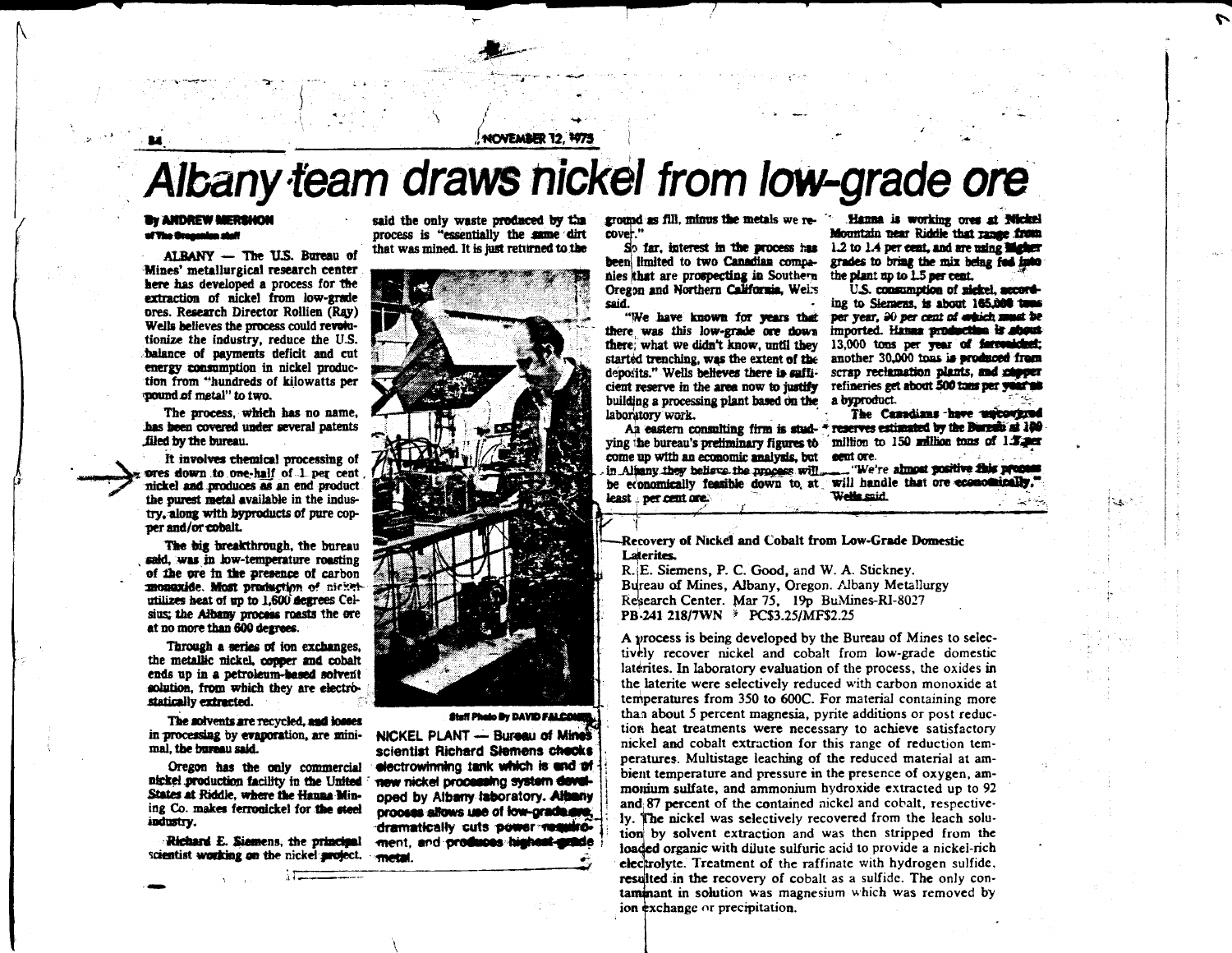CURRY COUNTY REPORTER  $5 - 4 - 67$ 

i

Red'Flurs Corp. allowed

### **Elects New Officers**

The Red Flats Nickel Corp. elected new officers Tuesday, Dennis Winn was named president, filling the vacancy left by the death of Harry Hed-

derly. Winn was formerly secretary of the group.<br>Betty Hedderly was elected

secretary and Charles Skinner<br>of Portland retained the office of vice president.

A mining company field drilling crew is moving into the Red Flats area for the third year. John Murphy of the Hanna Mining Co. is the engineer in charge of the crew Les we chiefs that